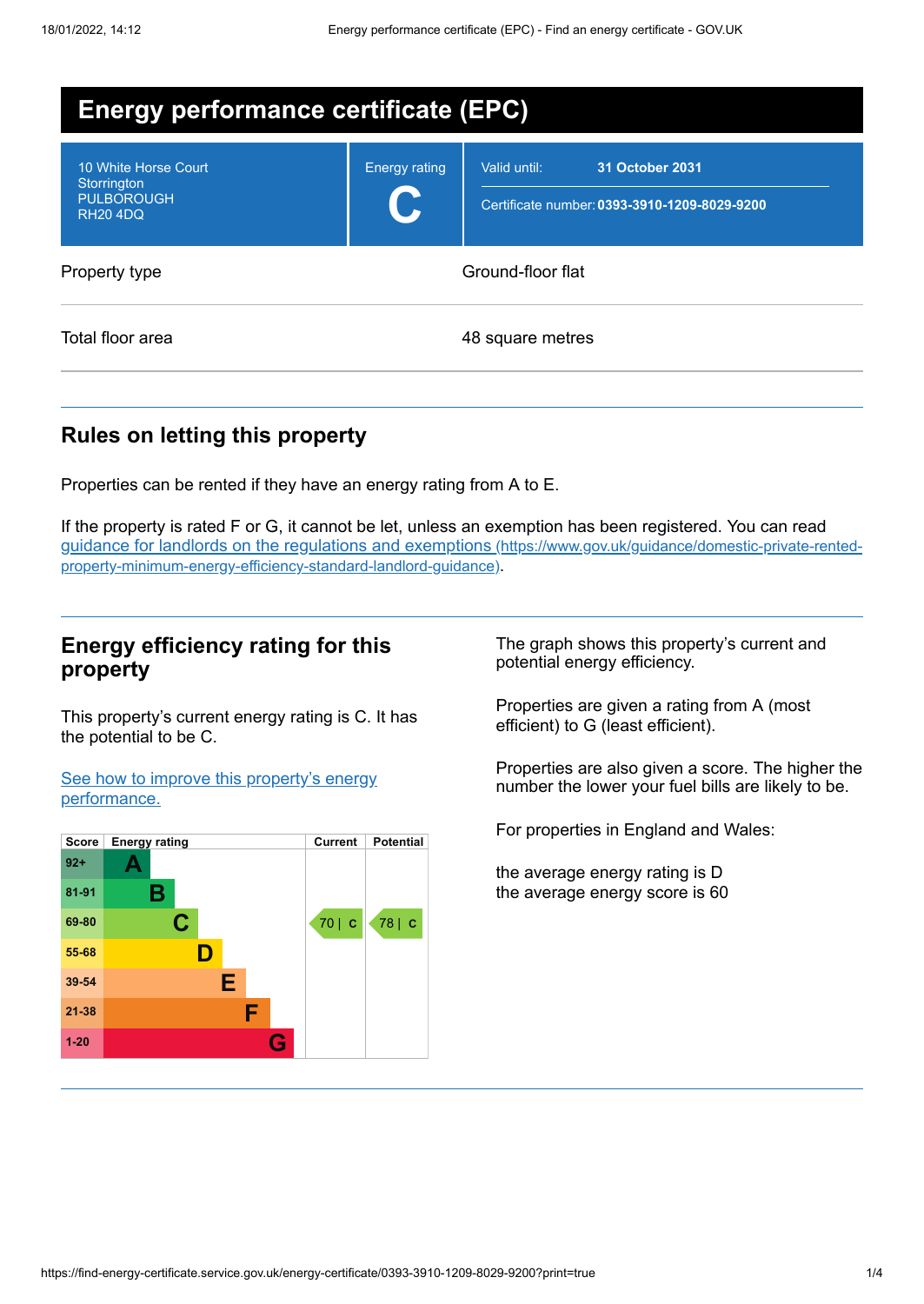# **Breakdown of property's energy performance**

This section shows the energy performance for features of this property. The assessment does not consider the condition of a feature and how well it is working.

Each feature is assessed as one of the following:

- very good (most efficient)
- good
- average
- poor
- very poor (least efficient)

When the description says "assumed", it means that the feature could not be inspected and an assumption has been made based on the property's age and type.

| <b>Feature</b>       | <b>Description</b>                          | Rating    |
|----------------------|---------------------------------------------|-----------|
| Wall                 | Cavity wall, as built, insulated (assumed)  | Good      |
| Window               | Fully double glazed                         | Average   |
| Main heating         | Electric storage heaters                    | Average   |
| Main heating control | Manual charge control                       | Poor      |
| Hot water            | Electric immersion, off-peak                | Average   |
| Lighting             | Low energy lighting in 71% of fixed outlets | Very good |
| Roof                 | (another dwelling above)                    | N/A       |
| Floor                | Solid, no insulation (assumed)              | N/A       |
| Secondary heating    | Room heaters, electric                      | N/A       |

#### **Primary energy use**

The primary energy use for this property per year is 355 kilowatt hours per square metre (kWh/m2).

| <b>Environmental impact of this</b><br>property                                                        |                 | This property produces                                                                                                                                        | 2.9 tonnes of CO2 |
|--------------------------------------------------------------------------------------------------------|-----------------|---------------------------------------------------------------------------------------------------------------------------------------------------------------|-------------------|
| This property's current environmental impact<br>rating is E. It has the potential to be D.             |                 | This property's potential<br>production                                                                                                                       | 2.2 tonnes of CO2 |
| Properties are rated in a scale from A to G<br>based on how much carbon dioxide (CO2) they<br>produce. |                 | By making the recommended changes, you<br>could reduce this property's CO2 emissions by<br>0.7 tonnes per year. This will help to protect the<br>environment. |                   |
| Properties with an A rating produce less CO2                                                           |                 |                                                                                                                                                               |                   |
| than G rated properties.                                                                               |                 | Environmental impact ratings are based on<br>assumptions about average occupancy and                                                                          |                   |
| An average household<br>produces                                                                       | 6 tonnes of CO2 | energy use. They may not reflect how energy is<br>consumed by the people living at the property.                                                              |                   |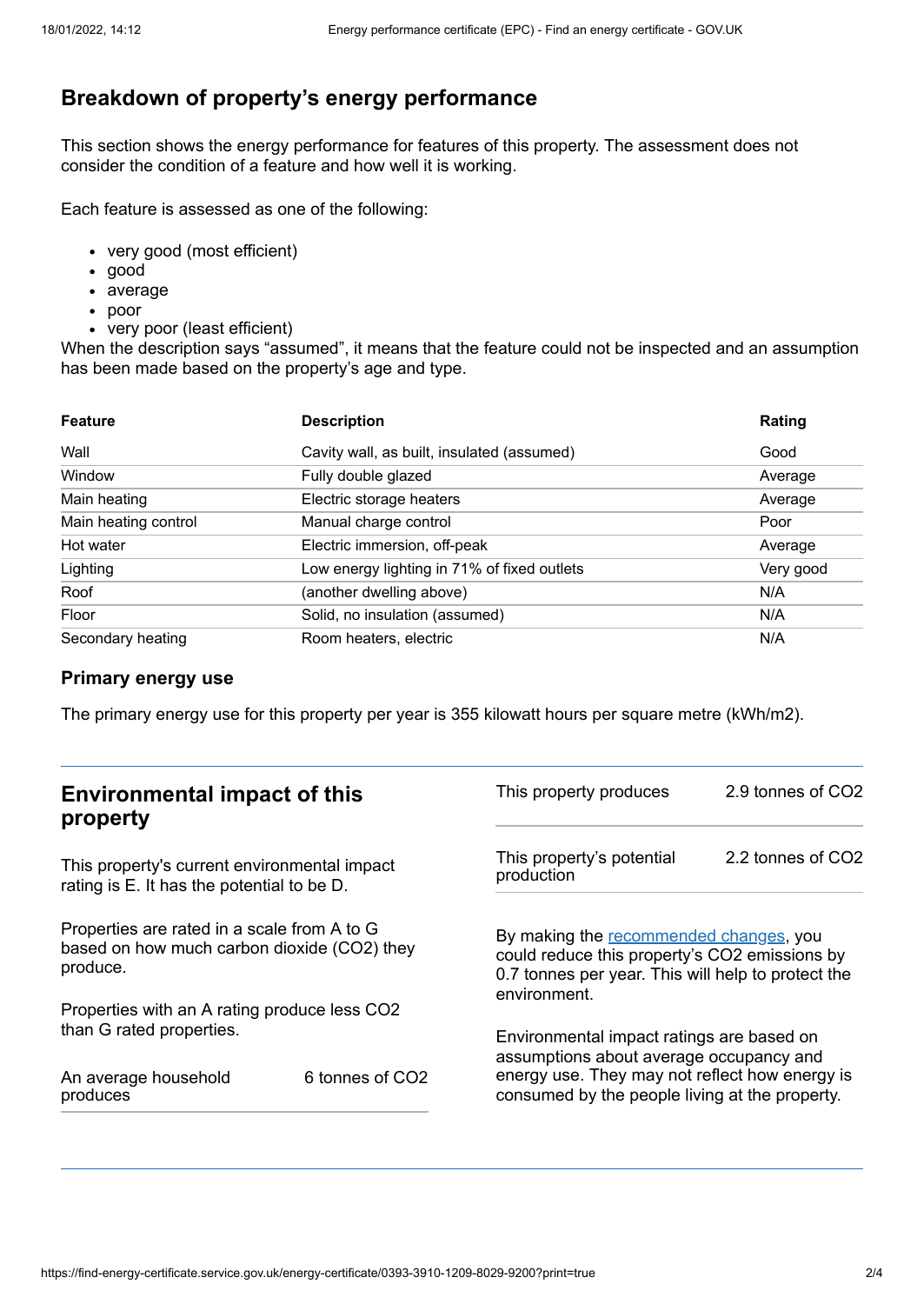# <span id="page-2-0"></span>**How to improve this property's energy performance**

Making any of the recommended changes will improve this property's energy efficiency.

If you make all of the recommended changes, this will improve the property's energy rating and score from C (70) to C (78).

| <b>Recommendation</b>                  | <b>Typical installation cost</b> | <b>Typical yearly saving</b> |
|----------------------------------------|----------------------------------|------------------------------|
| 1. Floor insulation (solid floor)      | £4,000 - £6,000                  | £78                          |
| 2. Low energy lighting                 | £10                              | £10                          |
| 3. High heat retention storage heaters | £800 - £1,200                    | £69                          |

### **Paying for energy improvements**

Find energy grants and ways to save energy in your home. [\(https://www.gov.uk/improve-energy-efficiency\)](https://www.gov.uk/improve-energy-efficiency)

| <b>Estimated energy use and</b> |  |
|---------------------------------|--|
| potential savings               |  |

| Estimated yearly energy<br>cost for this property | £628 |
|---------------------------------------------------|------|
| Potential saving                                  | £157 |

The estimated cost shows how much the average household would spend in this property for heating, lighting and hot water. It is not based on how energy is used by the people living at the property.

The estimated saving is based on making all of the [recommendations](#page-2-0) in how to improve this property's energy performance.

For advice on how to reduce your energy bills visit Simple Energy Advice [\(https://www.simpleenergyadvice.org.uk/\)](https://www.simpleenergyadvice.org.uk/).

## **Heating use in this property**

Heating a property usually makes up the majority of energy costs.

#### **Estimated energy used to heat this property**

| Space heating | 3630 kWh per year |
|---------------|-------------------|
| Water heating | 1581 kWh per year |

#### **Potential energy savings by installing insulation**

The assessor did not find any opportunities to save energy by installing insulation in this property.

You might be able to receive Renewable Heat Incentive payments [\(https://www.gov.uk/domestic](https://www.gov.uk/domestic-renewable-heat-incentive)renewable-heat-incentive). This will help to reduce carbon emissions by replacing your existing heating system with one that generates renewable heat. The estimated energy required for space and water heating will form the basis of the payments.